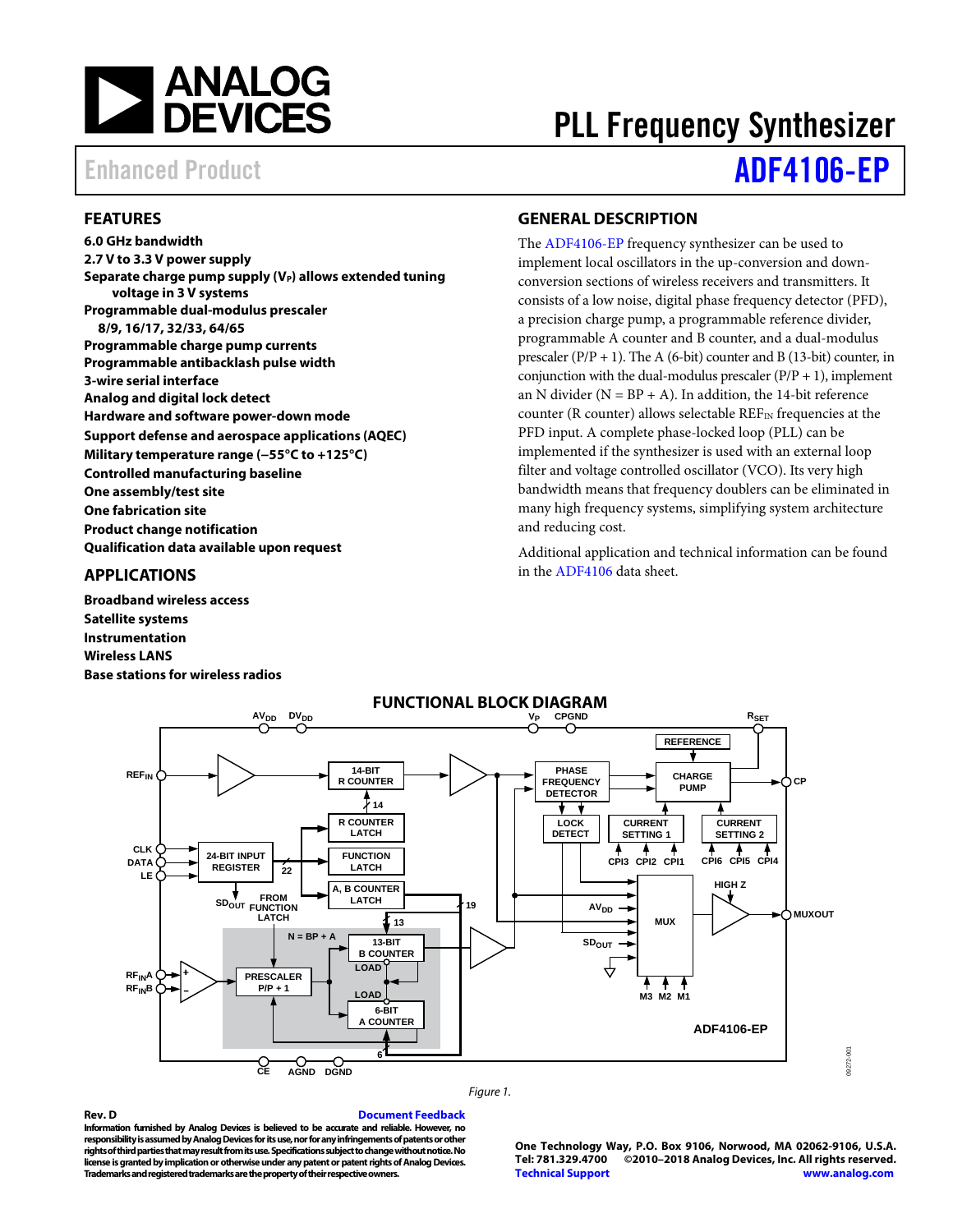## **TABLE OF CONTENTS**

### Printed Circuit Board (PCB) Design Guidelines for Chip Scale

### <span id="page-1-0"></span>**REVISION HISTORY**

#### 11/2014-Rev. B to Rev. C

### 8/2012-Rev. A to Rev. B

#### 11/2010-Rev. 0 to Rev. A

#### 8/2010-Revision 0: Initial Version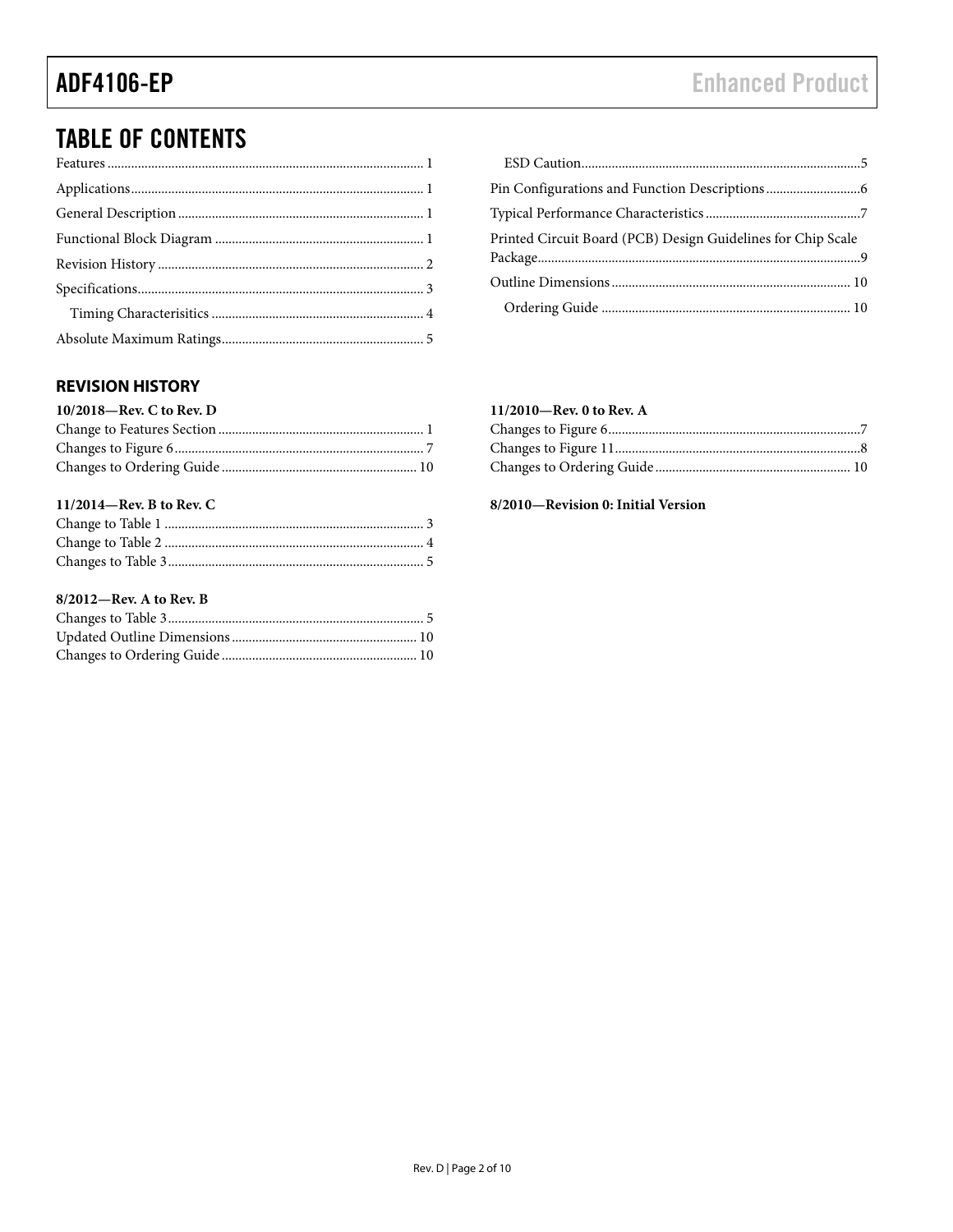## <span id="page-2-0"></span>**SPECIFICATIONS**

 $AV_{\text{DD}} = DV_{\text{DD}} = 3 \text{ V} \pm 10\%, AV_{\text{DD}} \leq V_{\text{P}} \leq 5.5 \text{ V}$ ,  $AGND = DGND = CPGND = 0 \text{ V}$ ,  $R_{\text{SET}} = 5.1 \text{ k}\Omega$ , dBm referred to 50  $\Omega$ ,  $T_A = T_{\text{MAX}}$  to  $T_{\text{MIN}}$ , unless otherwise noted.

| Table 1.                                                                                |                        |               |                                                                  |
|-----------------------------------------------------------------------------------------|------------------------|---------------|------------------------------------------------------------------|
| <b>Parameter</b>                                                                        | S Version <sup>1</sup> | Unit          | <b>Test Conditions/Comments</b>                                  |
| RF CHARACTERISTICS                                                                      |                        |               |                                                                  |
| RF Input Frequency (RFIN)                                                               | 0.5/6.0                | GHz min/max   | For lower frequencies, ensure slew rate (SR) $>$ 320 V/ $\mu$ s  |
| RF Input Sensitivity                                                                    | $-10/0$                | dBm min/max   |                                                                  |
| Maximum Allowable Prescaler Output Frequency <sup>2</sup>                               | 300                    | MHz max       | $P = 8$                                                          |
|                                                                                         | 325                    | <b>MHz</b>    | $P = 16$                                                         |
| <b>REFIN CHARACTERISTICS</b>                                                            |                        |               |                                                                  |
| <b>REF<sub>IN</sub></b> Input Frequency                                                 | 20/300                 | MHz min/max   | For $f < 20$ MHz, ensure $SR > 50$ V/ $\mu s$                    |
| REF <sub>IN</sub> Input Sensitivity <sup>3</sup>                                        | 0.8/V <sub>DD</sub>    | V p-p min/max | Biased at AV <sub>DD</sub> /2 <sup>4</sup>                       |
| <b>REF<sub>IN</sub></b> Input Capacitance                                               | 10                     | pF max        |                                                                  |
| <b>REF</b> IN Input Current                                                             | ±100                   | µA max        |                                                                  |
| PHASE DETECTOR                                                                          |                        |               |                                                                  |
| Phase Detector Frequency <sup>5</sup>                                                   | 104                    | MHz max       | $ABP = 0$ , 0 (2.9 ns antibacklash pulse width)                  |
| <b>CHARGE PUMP</b>                                                                      |                        |               |                                                                  |
| I <sub>CP</sub> Sink/Source                                                             |                        |               |                                                                  |
| <b>High Value</b>                                                                       | 5                      | mA typ        | With $R_{\text{SET}} = 5.1 \text{ k}\Omega$                      |
| Low Value                                                                               | 625                    | µA typ        |                                                                  |
| Absolute Accuracy                                                                       | 2.5                    | % typ         | With $R_{\text{SET}} = 5.1 \text{ k}\Omega$                      |
| R <sub>SET</sub> Range                                                                  | 3.0/11                 | kΩ typ        |                                                                  |
| Icp Three-State Leakage                                                                 | 2                      | nA max        | 1 nA typical; $T_A = 25^{\circ}C$                                |
| Sink and Source Current Matching                                                        | $\overline{2}$         | % typ         | $0.5 V \leq V_{CP} \leq V_P - 0.5 V$                             |
| ICP VS. VCP                                                                             | 1.5                    | % typ         | $0.5 V \leq V_{CP} \leq V_P - 0.5 V$                             |
| I <sub>CP</sub> vs. Temperature                                                         | $\overline{2}$         | % typ         | $V_{CP} = V_P/2$                                                 |
| <b>LOGIC INPUTS</b>                                                                     |                        |               |                                                                  |
| V <sub>IH</sub> , Input High Voltage                                                    | 1.4                    | V min         |                                                                  |
| V <sub>IL</sub> , Input Low Voltage                                                     | 0.6                    | V max         |                                                                  |
| I <sub>INH</sub> , I <sub>INL</sub> , Input Current                                     | ±1                     | µA max        |                                                                  |
| C <sub>IN</sub> , Input Capacitance                                                     | 10                     | pF max        |                                                                  |
| <b>LOGIC OUTPUTS</b>                                                                    |                        |               |                                                                  |
| V <sub>OH</sub> , Output High Voltage                                                   | 1.4                    | V min         | Open-drain output chosen, 1 k $\Omega$ pull-up resistor to 1.8 V |
|                                                                                         | $V_{DD}$ - 0.4         | V min         | CMOS output chosen                                               |
| $I_{OH}$                                                                                | 100                    | µA max        |                                                                  |
| V <sub>OL</sub> , Output Low Voltage                                                    | 0.4                    | V max         | $I_{OL} = 500 \mu A$                                             |
| <b>POWER SUPPLIES</b>                                                                   |                        |               |                                                                  |
| AV <sub>DD</sub>                                                                        | 2.7/3.3                | V min/V max   |                                                                  |
| $DV_{DD}$                                                                               | AV <sub>DD</sub>       |               |                                                                  |
| $V_P$                                                                                   | AV <sub>DD</sub> /5.5  | V min/V max   | $AV_{DD} \leq V_P \leq 5.5 V$                                    |
| $I_{DD}$ <sup>6</sup> (Al <sub>DD</sub> + Dl <sub>DD</sub> )                            | 11                     | mA max        | 9.0 mA typical                                                   |
| $\mathsf{I}_{\mathsf{DD}}^7$ (Al <sub>DD</sub> + $\mathsf{D}\mathsf{I}_{\mathsf{DD}}$ ) | 11.5                   | mA max        | 9.5 mA typical                                                   |
| $I_{DD}$ <sup>8</sup> (Al <sub>DD</sub> + Dl <sub>DD</sub> )                            | 13                     | mA max        | 10.5 mA typical                                                  |
| p                                                                                       | 0.4                    | mA max        | $T_A = 25^{\circ}C$                                              |
| Power-Down Mode <sup>9</sup> (Al <sub>DD</sub> + Dl <sub>DD</sub> )                     | 10                     | µA typ        |                                                                  |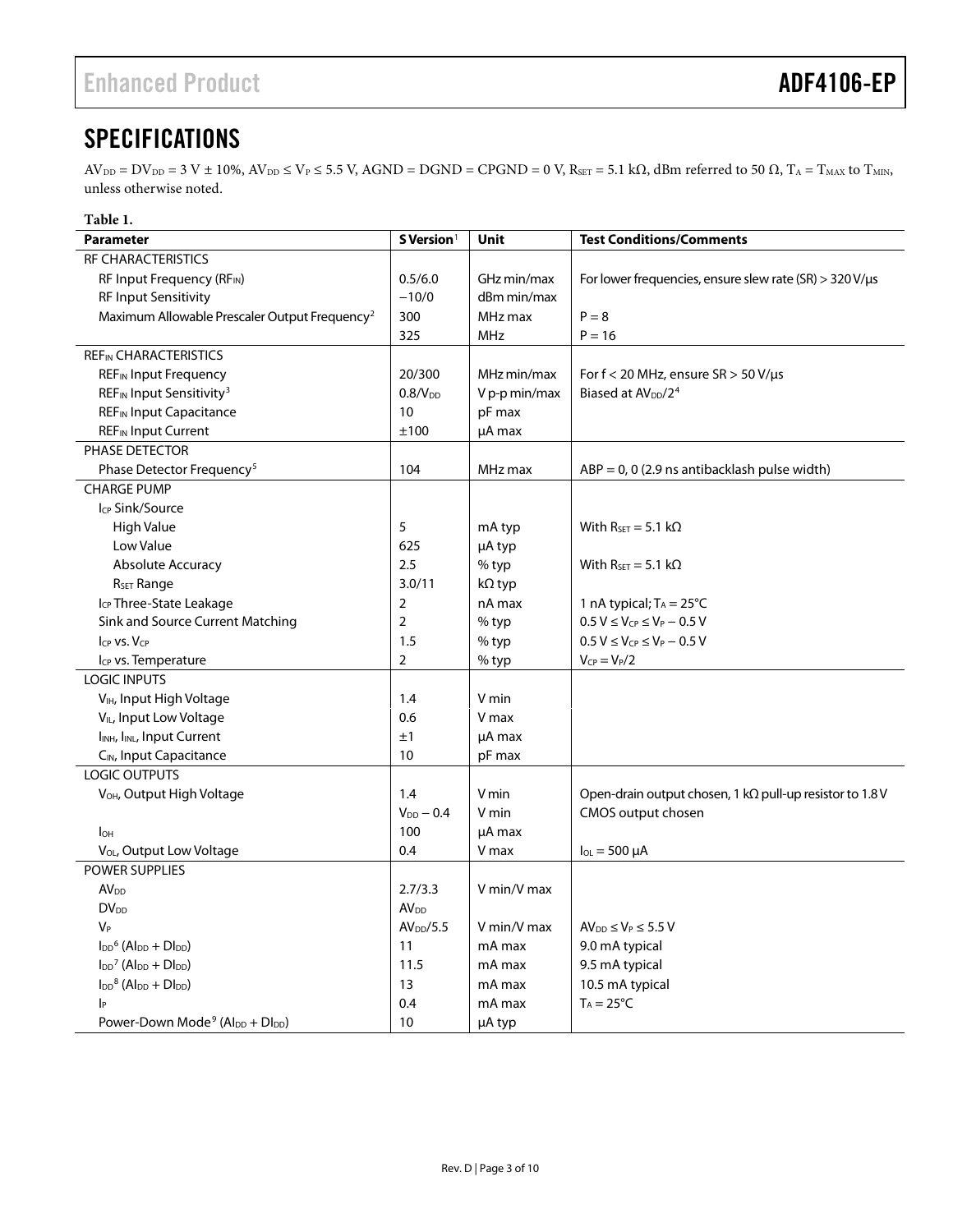<span id="page-3-2"></span><span id="page-3-1"></span>

| <b>Parameter</b>                                                  | S Version <sup>1</sup> | Unit       | <b>Test Conditions/Comments</b>                |
|-------------------------------------------------------------------|------------------------|------------|------------------------------------------------|
| NOISE CHARACTERISTICS                                             |                        |            |                                                |
| Normalized Phase Noise Floor (PN <sub>SYNTH</sub> ) <sup>10</sup> | $-223$                 | dBc/Hz typ | PLL loop $BW = 500$ kHz                        |
| Normalized 1/f Noise (PN <sub>1f</sub> ) <sup>11</sup>            | $-122$                 | dBc/Hz typ | Measured at 10 kHz offset; normalized to 1 GHz |
| Phase Noise Performance <sup>12</sup>                             |                        |            | VCO output                                     |
| 900 MHz <sup>13</sup>                                             | $-92.5$                | dBc/Hz typ | 1 kHz offset and 200 kHz PFD frequency         |
| 5800 MHz <sup>14</sup>                                            | $-76.5$                | dBc/Hz typ | 1 kHz offset and 200 kHz PFD frequency         |
| 5800 MHz <sup>15</sup>                                            | $-83.5$                | dBc/Hz typ | 1 kHz offset and 1 MHz PFD frequency           |
| Spurious Signals                                                  |                        |            |                                                |
| 900 MHz $^{13}$                                                   | $-90/-92$              | dBc typ    | 200 kHz/400 kHz and 200 kHz PFD frequency      |
| 5800 MHz <sup>14</sup>                                            | $-65/-70$              | dBc typ    | 200 kHz/400 kHz and 200 kHz PFD frequency      |
| 5800 MHz <sup>15</sup>                                            | $-70/-75$              | dBc typ    | MHz/2 MHz and 1 MHz PFD frequency              |

<span id="page-3-3"></span><sup>1</sup> Operating temperature range is −55°C to +125°C.

<sup>2</sup> This is the maximum operating frequency of the CMOS counters. The prescaler value should be chosen to ensure that the RF input is divided down to a frequency that is less than this value.

 $3 AV<sub>DD</sub> = DV<sub>DD</sub> = 3 V.$ 

 $4$  AC coupling ensures AV<sub>DD</sub>/2 bias.

<sup>5</sup> Guaranteed by design. Sample tested to ensure compliance.

 $6 T_A = 25^{\circ}$ C; AV<sub>DD</sub> = DV<sub>DD</sub> = 3 V; P = 16; RF<sub>IN</sub> = 900 MHz.

 ${}^{7}$  T<sub>A</sub> = 25<sup>°</sup>C; AV<sub>DD</sub> = DV<sub>DD</sub> = 3 V; P = 16; RF<sub>IN</sub> = 2.0 GHz.

 ${}^{8}T_A = 25^{\circ}C$ ; AV<sub>DD</sub> = DV<sub>DD</sub> = 3 V; P = 32; RF<sub>IN</sub> = 6.0 GHz.

 $9 T_A = 25^{\circ}$ C; AV<sub>DD</sub> = DV<sub>DD</sub> = 3.3 V; R = 16383; A = 63; B = 891; P = 32; RF<sub>IN</sub> = 6.0 GHz.

<sup>10</sup> The synthesizer phase noise floor is estimated by measuring the in-band phase noise at the output of the VCO and subtracting 20 log N (where N is the N divider value) and 10 log F<sub>PFD</sub>. PN<sub>SYNTH</sub> =  $PN_{TOT}$  – 10 log F<sub>PFD</sub> – 20 log N.

<sup>11</sup> The PLL phase noise is composed of 1/f (flicker) noise plus the normalized PLL noise floor. The formula for calculating the 1/f noise contribution at an RF frequency, f<sub>KF</sub>, and at a<br>frequency offset, f, is given by

<sup>12</sup> The phase noise is measured with the EVAL-ADF4106-EB1 evaluation board and the Agilent E4440A spectrum analyzer. The spectrum analyzer provides the REF<sub>IN</sub> for the synthesizer ( $f_{REFOUT}$  = 10 MHz at 0 dBm).

<sup>13</sup>  $f_{REFIN}$  = 10 MHz;  $f_{PFD}$  = 200 kHz; offset frequency = 1 kHz;  $f_{RF}$  = 900 MHz; N = 4500; loop B/W = 20 kHz.

 $14 f_{REFIN} = 10 MHz$ ; f $_{PFD} = 200 kHz$ ; offset frequency = 1 kHz; f $_{RF} = 5800 MHz$ ; N = 29,000; loop B/W = 20 kHz.

<sup>15</sup>  $f_{REFIN}$  = 10 MHz;  $f_{PFD}$  = 1 MHz; offset frequency = 1 kHz;  $f_{RF}$  = 5800 MHz; N = 5800; loop B/W = 100 kHz.

### <span id="page-3-0"></span>**TIMING CHARACTERISITICS**

 $AV_{DD} = DV_{DD} = 3 V \pm 10\%, AV_{DD} \le V_P \le 5.5 V$ , AGND = DGND = CPGND = 0 V, R<sub>SET</sub> = 5.1 kΩ, dBm referred to 50  $\Omega$ , T<sub>A</sub> = T<sub>MAX</sub> to T<sub>MIN</sub>, unless otherwise noted.

| ***** <i>*</i> * |                      |        |                                 |
|------------------|----------------------|--------|---------------------------------|
| <b>Parameter</b> | $Limit1$ (B Version) | Unit   | <b>Test Conditions/Comments</b> |
| $t_1$            | 10                   | ns min | DATA to CLOCK Setup Time        |
| t <sub>2</sub>   | 10                   | ns min | DATA to CLOCK Hold Time         |
| $t_3$            | 25                   | ns min | <b>CLOCK High Duration</b>      |
| $t_{4}$          | 25                   | ns min | <b>CLOCK Low Duration</b>       |
| t5               | 10                   | ns min | CLOCK to LE Setup Time          |
| $t_6$            | 20                   | ns min | LE Pulse Width                  |
|                  |                      |        |                                 |

<sup>1</sup> Operating temperature range (S Version) is −55°C to +125°C.

#### *Timing Diagram*

**Table 2.** 



*Figure 2. Timing Diagram*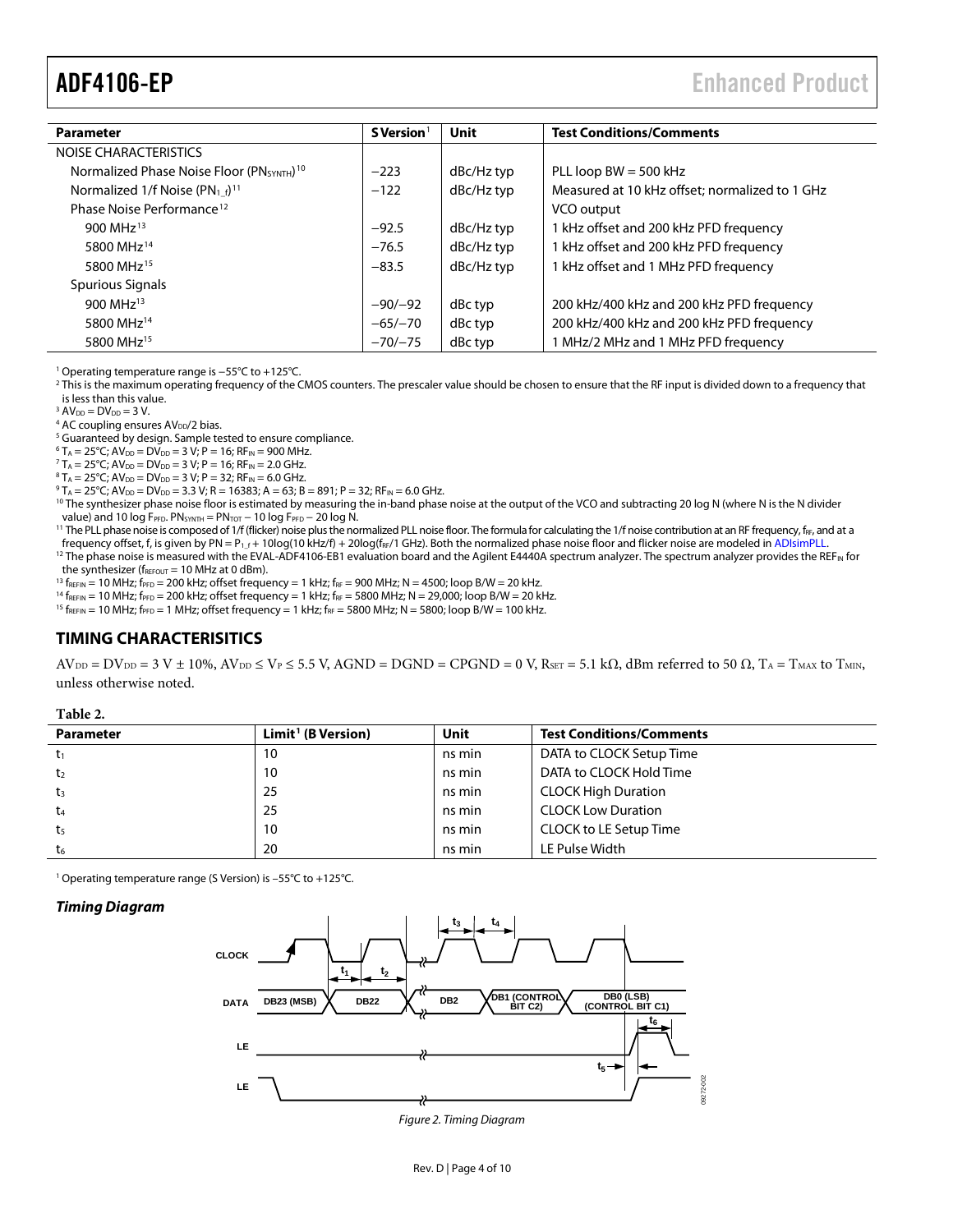## <span id="page-4-0"></span>ABSOLUTE MAXIMUM RATINGS

 $T_A = 25$ °C, unless otherwise noted.

#### **Table 3.**

<span id="page-4-5"></span><span id="page-4-4"></span><span id="page-4-3"></span><span id="page-4-2"></span>

| <b>Parameter</b>                                                  | Rating                               |
|-------------------------------------------------------------------|--------------------------------------|
| AV <sub>pp</sub> to $GND1$                                        | $-0.3$ V to $+3.6$ V                 |
| AV <sub>DD</sub> to DV <sub>DD</sub>                              | $-0.3$ V to $+0.3$ V                 |
| V⊳ to GND                                                         | $-0.3$ V to $+5.8$ V                 |
| V <sub>P</sub> to AV <sub>DD</sub>                                | $-0.3$ V to $+5.8$ V                 |
| Digital I/O Voltage to GND                                        | $-0.3$ V to V <sub>DD</sub> $+0.3$ V |
| Analog I/O Voltage to GND                                         | $-0.3$ V to V <sub>P</sub> + 0.3 V   |
| REF <sub>IN</sub> , RF <sub>IN</sub> A, RF <sub>IN</sub> B to GND | $-0.3$ V to V <sub>DD</sub> $+0.3$ V |
| $RF_{IN}A$ to $RF_{IN}B$                                          | $\pm 320$ mV                         |
| Operating Temperature Range                                       |                                      |
| Industrial (S Version)                                            | $-55^{\circ}$ C to $+125^{\circ}$ C  |
| Storage Temperature Range                                         | $-65^{\circ}$ C to $+125^{\circ}$ C  |
| <b>Maximum Junction Temperature</b>                               | $150^{\circ}$ C                      |
| $\theta_{JA}$ Thermal Impedance                                   |                                      |
| 16-Lead TSSOP                                                     | $112^{\circ}$ C/W                    |
| 20-Lead LFCSP (Paddle Soldered)                                   | 30.4°C/W                             |
| Reflow Soldering                                                  |                                      |
| Peak Temperature                                                  | $260^{\circ}$ C                      |
| Time at Peak Temperature                                          | 40 sec                               |
| <b>Transistor Count</b>                                           |                                      |
| CMOS                                                              | 6425                                 |
| <b>Bipolar</b>                                                    | 303                                  |

Stresses at or above those listed under Absolute Maximum Ratings may cause permanent damage to the product. This is a stress rating only; functional operation of the product at these or any other conditions above those indicated in the operational section of this specification is not implied. Operation beyond the maximum operating conditions for extended periods may affect product reliability.

This device is a high performance RF integrated circuit with an ESD rating of <2 kV, and it is ESD sensitive. Take proper precautions for handling and assembly.

#### <span id="page-4-1"></span>**ESD CAUTION**



ESD (electrostatic discharge) sensitive device. Charged devices and circuit boards can discharge without detection. Although this product features patented or proprietary protection circuitry, damage may occur on devices subjected to high energy ESD. Therefore, proper ESD precautions should be taken to avoid performance degradation or loss of functionality.

<span id="page-4-11"></span><span id="page-4-10"></span><span id="page-4-9"></span><span id="page-4-8"></span><span id="page-4-7"></span><span id="page-4-6"></span> ${}^{1}$ GND = AGND = DGND = 0 V.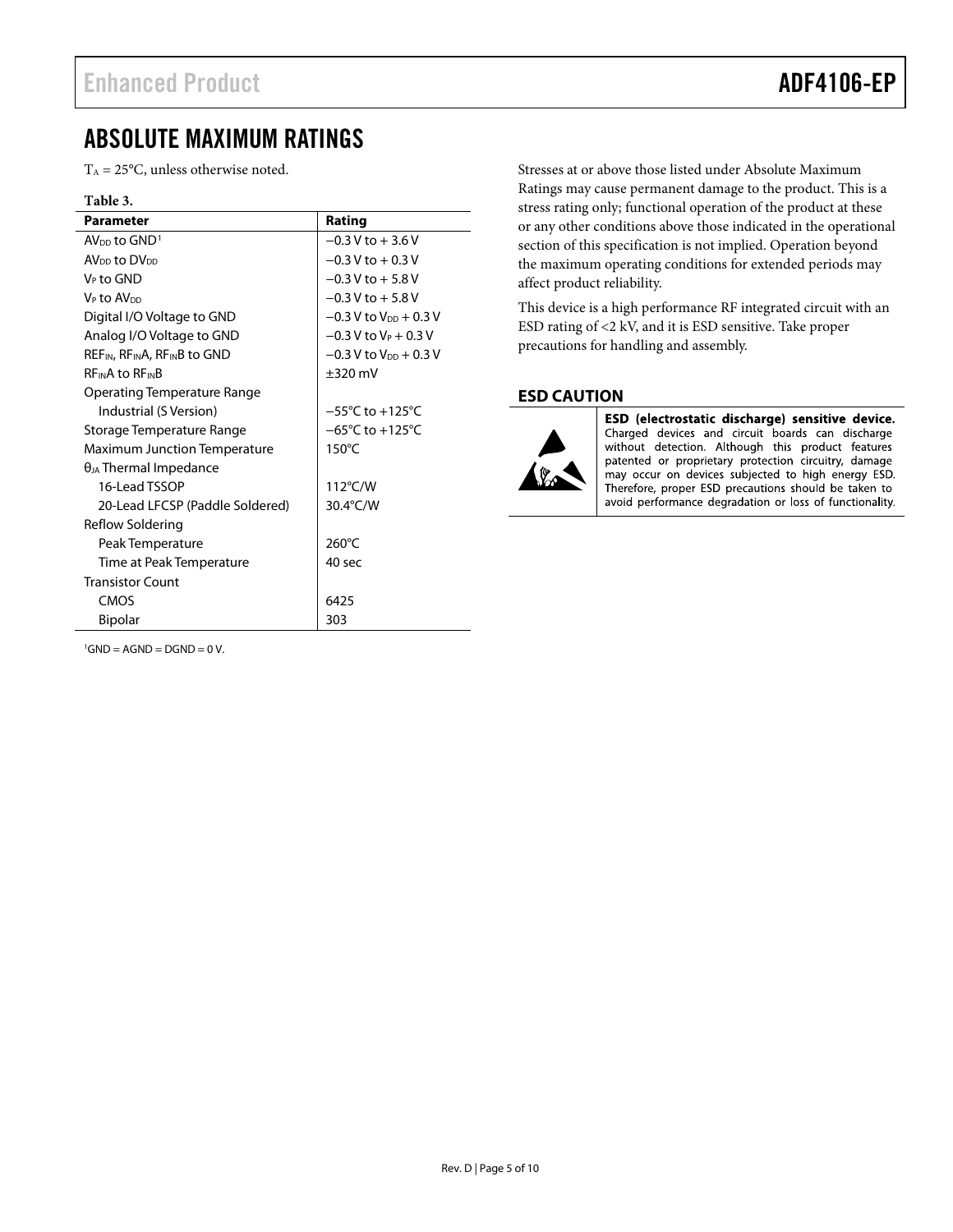# <span id="page-5-0"></span>PIN CONFIGURATIONS AND FUNCTION DESCRIPTIONS



#### **Table 4. Pin Function Descriptions**

<span id="page-5-6"></span><span id="page-5-5"></span><span id="page-5-4"></span><span id="page-5-3"></span><span id="page-5-2"></span><span id="page-5-1"></span>

| Pin No.<br><b>TSSOP</b>  | Pin No.<br><b>LFCSP</b> | <b>Mnemonic</b>         | <b>Description</b>                                                                                                                                                                                                                                                            |
|--------------------------|-------------------------|-------------------------|-------------------------------------------------------------------------------------------------------------------------------------------------------------------------------------------------------------------------------------------------------------------------------|
| $\overline{1}$           | 19                      | RSET                    | Connecting a resistor between this pin and CPGND sets the maximum charge pump output current.<br>The nominal voltage potential at the $R_{\text{SET}}$ pin is 0.66 V. The relationship between $I_{\text{CP}}$ and $R_{\text{SET}}$ is<br>$I_{CP MAX} = \frac{25.5}{R_{SET}}$ |
|                          |                         |                         | So, with $R_{\text{SET}} = 5.1 \text{ k}\Omega$ , $I_{\text{CP MAX}} = 5 \text{ mA}$ .                                                                                                                                                                                        |
| 2                        | 20                      | <b>CP</b>               | Charge Pump Output. When enabled, this provides ±lc <sub>p</sub> to the external loop filter, which in turn<br>drives the external VCO.                                                                                                                                       |
| 3                        | 1                       | <b>CPGND</b>            | Charge Pump Ground. This is the ground return path for the charge pump.                                                                                                                                                                                                       |
| 4                        | 2, 3                    | <b>AGND</b>             | Analog Ground. This is the ground return path of the prescaler.                                                                                                                                                                                                               |
| 5                        | 4                       | $RF_{IN}B$              | Complementary Input to the RF Prescaler. This point must be decoupled to the ground plane with a<br>small bypass capacitor, typically 100 pF.                                                                                                                                 |
| 6                        | 5                       | <b>RFINA</b>            | Input to the RF Prescaler. This small signal input is ac-coupled to the external VCO.                                                                                                                                                                                         |
| 7                        | 6, 7                    | <b>AV<sub>DD</sub></b>  | Analog Power Supply. This can range from 2.7 V to 3.3 V. Decoupling capacitors to the analog ground<br>plane should be placed as close as possible to this pin. AV <sub>DD</sub> must be the same value as DV <sub>DD</sub> .                                                 |
| 8                        | 8                       | <b>REF<sub>IN</sub></b> | Reference Input. This is a CMOS input with a nominal threshold of V <sub>DD</sub> /2 and a dc equivalent input<br>resistance of 100 k $\Omega$ . This input can be driven from a TTL or CMOS crystal oscillator or it can be ac-coupled.                                      |
| 9                        | 9,10                    | <b>DGND</b>             | Digital Ground.                                                                                                                                                                                                                                                               |
| 10                       | 11                      | <b>CE</b>               | Chip Enable. A logic low on this pin powers down the device and puts the charge pump output into<br>three-state mode. Taking the pin high powers up the device, depending on the status of the power-<br>down bit, F2.                                                        |
| 11                       | 12                      | <b>CLK</b>              | Serial Clock Input. This serial clock is used to clock in the serial data to the registers. The data is<br>latched into the 24-bit shift register on the CLK rising edge. This input is a high impedance CMOS<br>input.                                                       |
| 12                       | 13                      | <b>DATA</b>             | Serial Data Input. The serial data is loaded MSB first with the two LSBs being the control bits. This<br>input is a high impedance CMOS input.                                                                                                                                |
| 13                       | 14                      | LE                      | Load Enable, CMOS Input. When LE goes high, the data stored in the shift registers is loaded into one<br>of the four latches with the latch being selected using the control bits.                                                                                            |
| 14                       | 15                      | <b>MUXOUT</b>           | This multiplexer output allows either the lock detect, the scaled RF, or the scaled reference frequency<br>to be accessed externally.                                                                                                                                         |
| 15                       | 16, 17                  | <b>DV<sub>DD</sub></b>  | Digital Power Supply. This can range from 2.7 V to 3.3 V. Decoupling capacitors to the digital ground<br>plane should be placed as close as possible to this pin. DV <sub>DD</sub> must be the same value as AV <sub>DD</sub> .                                               |
| 16                       | 18                      | V <sub>P</sub>          | Charge Pump Power Supply. This should be greater than or equal to V <sub>DD</sub> . In systems where V <sub>DD</sub> is 3V, it<br>can be set to 5.5 V and used to drive a VCO with a tuning range of up to 5 V.                                                               |
| <b>Not</b><br>applicable |                         | EP                      | Exposed Pad. The exposed pad must be connected to AGND.                                                                                                                                                                                                                       |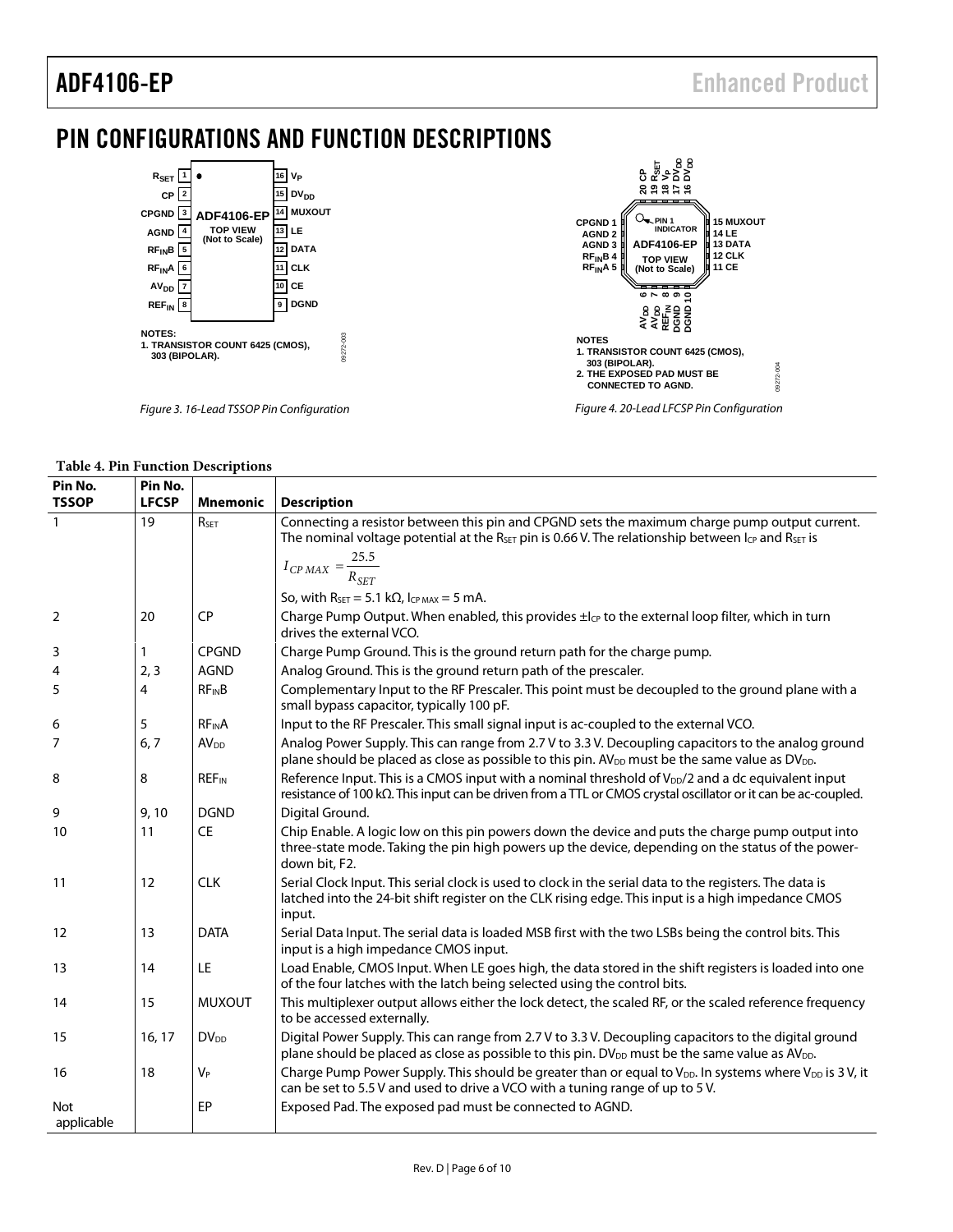## <span id="page-6-0"></span>TYPICAL PERFORMANCE CHARACTERISTICS

| <b>FREQ UNIT</b><br>GHz<br><b>KEYWORD</b><br>R<br>50Ω<br>s<br><b>PARAM TYPE</b><br><b>IMPEDANCE</b><br><b>DATA FORMAT</b><br>MА                                |                                                                                                                                                                                                    |                                                                                                                                                                                                                                                          |                                                                                                                                                                |                                                                                                                                                                                                    |                                                                                                                                                                                                                   |
|----------------------------------------------------------------------------------------------------------------------------------------------------------------|----------------------------------------------------------------------------------------------------------------------------------------------------------------------------------------------------|----------------------------------------------------------------------------------------------------------------------------------------------------------------------------------------------------------------------------------------------------------|----------------------------------------------------------------------------------------------------------------------------------------------------------------|----------------------------------------------------------------------------------------------------------------------------------------------------------------------------------------------------|-------------------------------------------------------------------------------------------------------------------------------------------------------------------------------------------------------------------|
| <b>FREQ</b><br>0.500<br>0.600<br>0.700<br>0.800<br>0.900<br>1.000<br>1.100<br>1.200<br>1.300<br>1.400                                                          | <b>MAGS11</b><br>0.89148<br>0.88133<br>0.87152<br>0.85855<br>0.84911<br>0.83512<br>0.82374<br>0.80871<br>0.79176<br>0.77205                                                                        | <b>ANGS11</b><br>$-17.2820$<br>$-20.6919$<br>$-24.5386$<br>$-27.3228$<br>$-31.0698$<br>$-34.8623$<br>$-38.5574$<br>$-41.9093$<br>$-45.6990$<br>$-49.4185$                                                                                                | 3.300<br>3.400<br>3.500<br>3.600<br>3.700<br>3.800<br>3.900<br>4.000<br>4.100<br>4.200                                                                         | <b>FREQ MAGS11 ANGS11</b><br>0.42777<br>0.42859<br>0.43365<br>0.43849<br>0.44475<br>0.44800<br>0.45223<br>0.45555<br>0.45313<br>0.45622                                                            | $-102.748$<br>$-107.167$<br>$-111.883$<br>$-117.548$<br>$-123.856$<br>$-130.399$<br>$-136.744$<br>$-142.766$<br>$-149.269$<br>$-154.884$                                                                          |
| 1.500<br>1.600<br>1.700<br>1.800<br>1.900<br>2.000<br>2.100<br>2.200<br>2.300<br>2.400<br>2.500<br>2.600<br>2.700<br>2.800<br>2.900<br>3.000<br>3.100<br>3.200 | 0.75696<br>0.74234<br>0.72239<br>0.69419<br>0.67288<br>0.66227<br>0.64758<br>0.62454<br>0.59466<br>0.55932<br>0.52256<br>0.48754<br>0.46411<br>0.45776<br>0.44859<br>0.44588<br>0.43810<br>0.43269 | $-52.8898$<br>$-56.2923$<br>$-60.2584$<br>$-63.1446$<br>$-65.6464$<br>$-68.0742$<br>$-71.3530$<br>$-75.5658$<br>$-79.6404$<br>$-82.8246$<br>$-85.2795$<br>$-85.6298$<br>$-86.1854$<br>$-86.4997$<br>$-88.8080$<br>$-91.9737$<br>$-95.4087$<br>$-99.1282$ | 4.300<br>4.400<br>4.500<br>4.600<br>4.700<br>4.800<br>4.900<br>5.000<br>5.100<br>5.200<br>5.300<br>5.400<br>5.500<br>5.600<br>5.700<br>5.800<br>5.900<br>6.000 | 0.45555<br>0.46108<br>0.45325<br>0.45054<br>0.45200<br>0.45043<br>0.45282<br>0.44287<br>0.44909<br>0.44294<br>0.44558<br>0.45417<br>0.46038<br>0.47128<br>0.47439<br>0.48604<br>0.50637<br>0.52172 | $-159.680$<br>$-164.916$<br>$-168.452$<br>$-173.462$<br>$-176.697$<br>178.824<br>174.947<br>170.237<br>166.617<br>162.786<br>158.766<br>153.195<br>147.721<br>139.760<br>132.657<br>125.782<br>121.110<br>115.400 |

*Figure 5. S-Parameter Data for the RF Input*

09272-005

 $rac{1}{2}$ 09272



*Figure 6. Input Sensitivity*

<span id="page-6-1"></span>

*Figure 7. Phase Noise (900 MHz, 200 kHz, and 20 kHz)* 



*Figure 8. Integrated Phase Noise (900 MHz, 200 kHz, and 20 kHz)* 



*Figure 9. Reference Spurs (900 MHz, 200 kHz, and 20 kHz)* 



*Figure 10. Phase Noise (5.8 GHz,1 MHz, and 100 kHz)*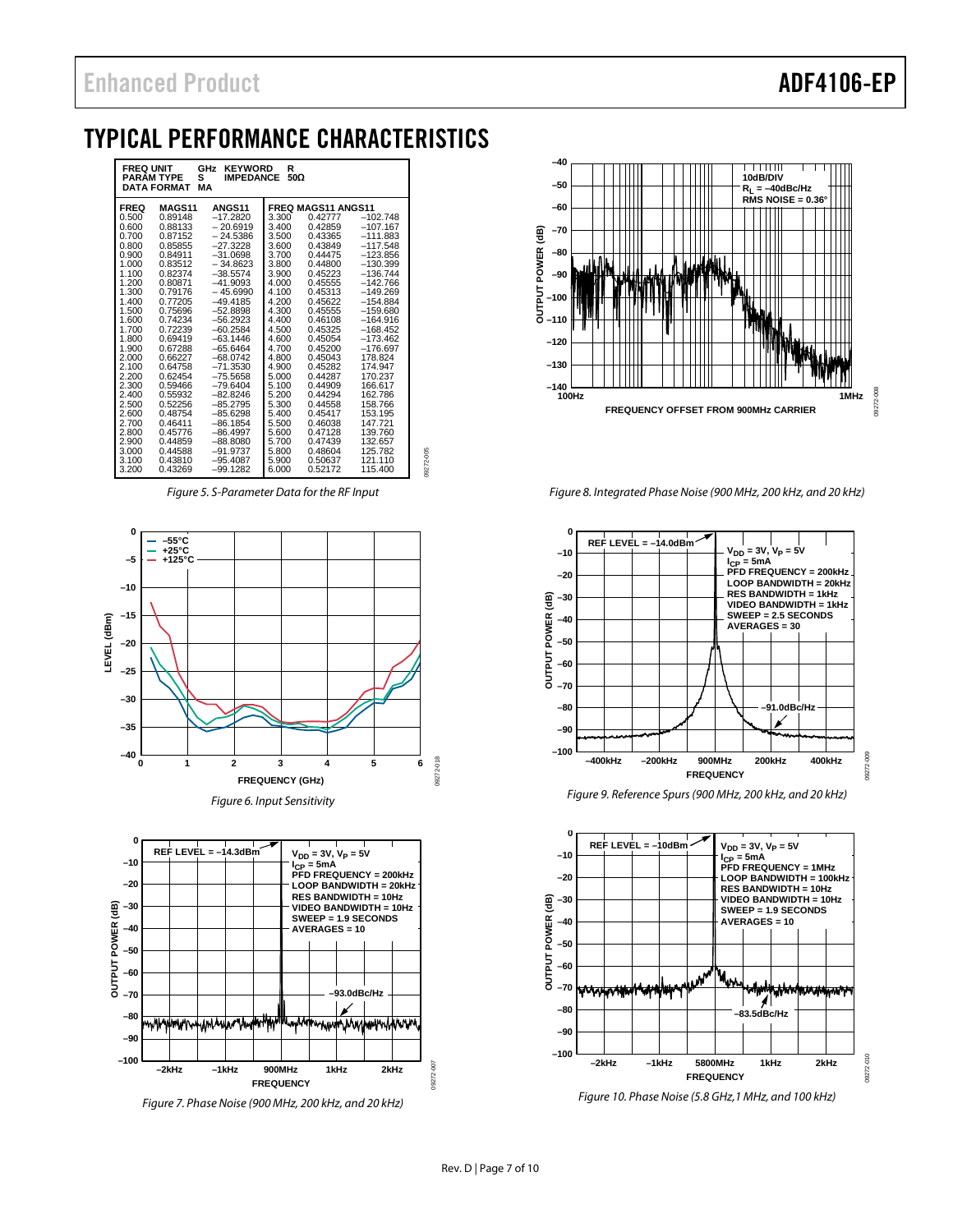#### **–70** Ш **–55°C +25°C +125°C –80 FTIII** гтин **–90** Ш **–100 LEVEL (dBm) –110** LEVEL (dBm) **–120 –130 –140** Ш **–150** Ш **–160 –170** 09272-017 09272-017 **1k 10k 100k 1M 10M 100M FREQUENCY OFFSET (Hz)**

*Figure 11. Integrated Phase Noise (5.8 GHz,1 MHz, and 100 kHz)* 



*Figure 12. Reference Spurs (5.8 GHz,1 MHz, and 100 kHz)* 



*Figure 13. Phase Noise (5.8 GHz,1 MHz, and 100 kHz) vs. Temperature*



*Figure 14. Reference Spurs vs. V<sub>TUNE</sub>* (5.8 GHz, 1 MHz, and 100 kHz)







*Figure 16. Charge Pump Output Characteristics*

## ADF4106-EP Enhanced Product

09272-012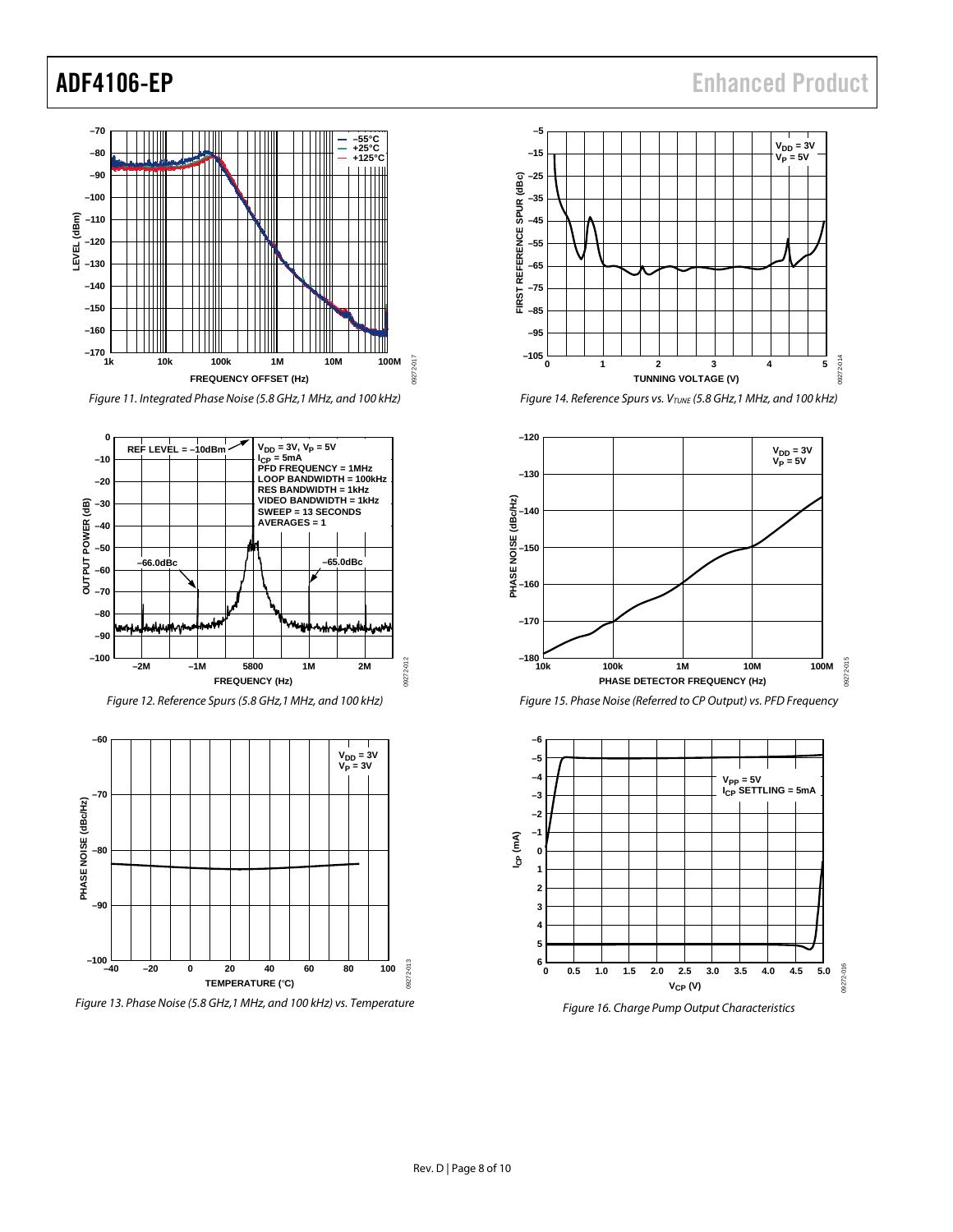## <span id="page-8-0"></span>PRINTED CIRCUIT BOARD (PCB) DESIGN GUIDELINES FOR CHIP SCALE PACKAGE

The lands on the 20-lead LFCSP (CP-20-6) are rectangular. The PCB pad for these should be 0.1 mm longer than the package land length and 0.05 mm wider than the package land width. The land should be centered on the pad. This ensures that the solder joint size is maximized. The bottom of the LFCSP has a central thermal pad.

The thermal pad on the PCB should be at least as large as this exposed pad. On the PCB, there should be a clearance of at least 0.25 mm between the thermal pad and the inner edges of the pad pattern. This ensures that shorting is avoided.

Thermal vias may be used on the PCB thermal pad to improve thermal performance of the package. If vias are used, they should be incorporated in the thermal pad at 1.2 mm pitch grid. The via diameter should be between 0.3 mm and 0.33 mm, and the via barrel should be plated with 1 oz. copper to plug the via.

The user should connect the PCB thermal pad to AGND.